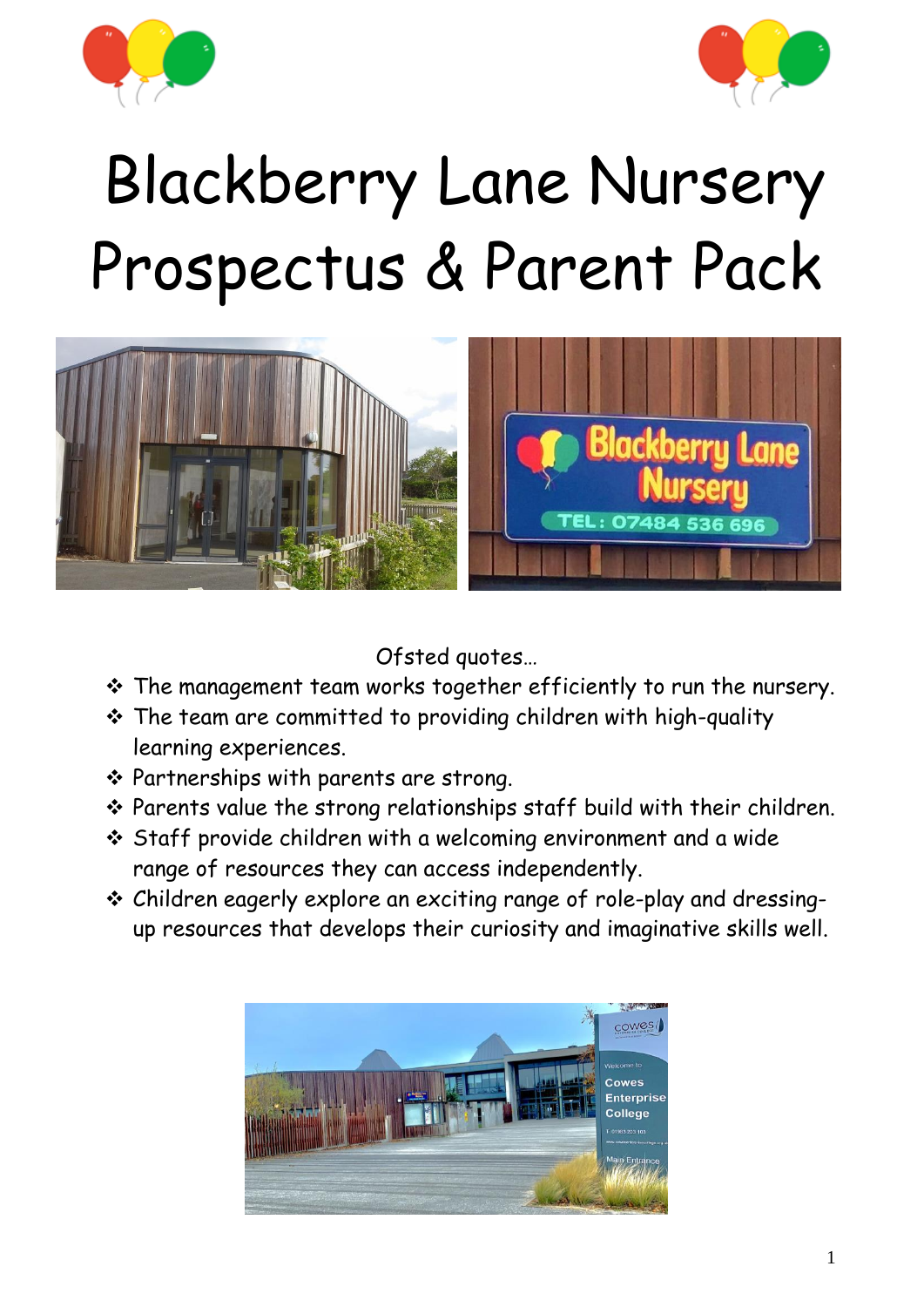



# **The Early Years Foundation Stage**

All providers who offer Early Years care have a statutory duty to follow the Early Years Foundation Stage curriculum (EYFS), updated 1 September 2021. In addition to the Statutory Requirements that ensure all children's welfare and safety is maintained, the EYFS consists of four overriding themes that we are committed to at all times. These are;

| A Unique Child                                                                                                                 | Positive                                                                                                                                             | Enabling                                                                                                            | Learning and                                                                                                                                                                           |
|--------------------------------------------------------------------------------------------------------------------------------|------------------------------------------------------------------------------------------------------------------------------------------------------|---------------------------------------------------------------------------------------------------------------------|----------------------------------------------------------------------------------------------------------------------------------------------------------------------------------------|
|                                                                                                                                | Relationships                                                                                                                                        | <b>Environments</b>                                                                                                 | Developing                                                                                                                                                                             |
| Every child is a<br>competent<br>learner form<br>birth who can be<br>resilient,<br>capable,<br>confident, and<br>self-assured. | Children learn to<br>be strong and<br>independent<br>from a base of<br>loving and secure<br>relationships<br>with parents<br>and/or a key<br>person. | The environment<br>plays a key role<br>in supporting and<br>extending<br>children's<br>development and<br>learning. | Children develop<br>and learn in<br>different ways<br>and at different<br>rates and all<br>areas of<br>Learning and<br>Development are<br>equally<br>important and<br>inter-connected. |

Within the newly revised EYFS (Sep 2021), the Prime and Specific Areas of Learning and Development and the Characteristics of Effective Learning are all interconnected.

**Prime** areas are fundamental, work together, and are moved through to support development in all other areas, they include:

- Personal, Social and Emotional Development
- Communication and Language
- Physical Development

**Specific** areas include essential skills and knowledge for children to participate successfully in society, they include:

- Literacy
- Mathematics
- Understanding the World
- Expressive Arts and Design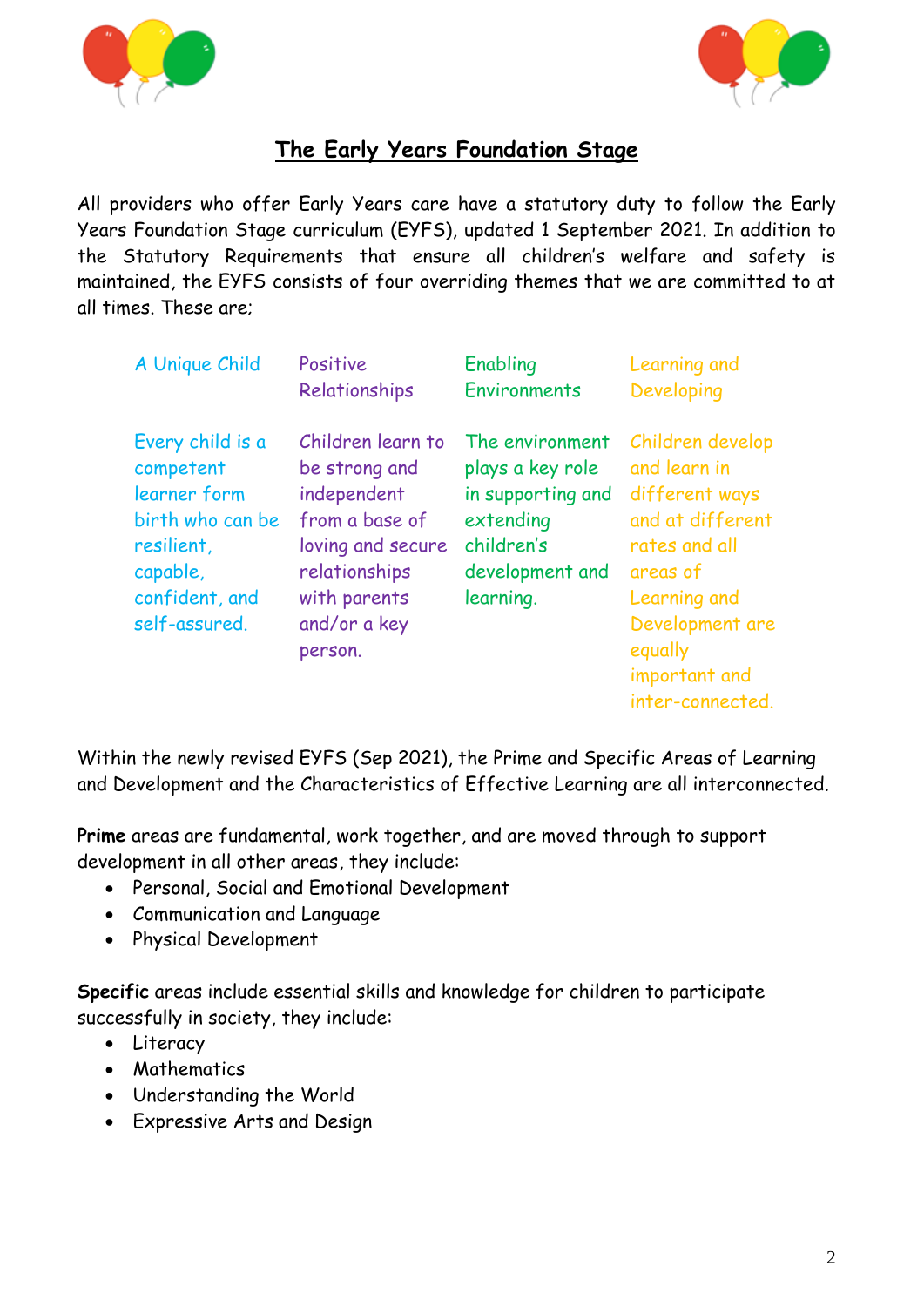



# **Characteristics of Effective Learning:**

Playing and exploring – engagement

- Finding out and exploring
- Playing with what they know
- Being willing to 'have a go'

Active learning – motivation

- Being involved and concentrating
- Keeping trying
- Enjoying achieving what they set out to do

Creating and thinking critically-thinking

- Having their own ideas
- Making links
- Choosing ways to do things

#### **Working with parents**

There is overwhelming evidence that children benefit when early years educators and parents work together (Excellence in Schools, 1997). Research has shown that 'young children achieve more and are happier when early years educators work together with parents and share ideas about how to support and extend children's learning' (Athey, 1990; Meade, 1995).

#### **Induction**

We want children to feel welcome, stimulated, and happy in the nursery and to feel safe and comfortable with the staff. Our aim is to ensure that the nursery is a welcoming environment where all children can settle quickly and easily by catering for each child's individual needs and circumstances. Prior to your child's entry, you are offered a variety of information about the curriculum, organisation and routines which operate within the nursery. Opportunities are provided for each child and their family to visit the nursery before their start enabling your child to familiarise themselves with the environment. Parents are offered a one-to-one meeting with the staff as this enables us to talk to parents/carers and gather information about your child's particular needs. We can also build up a picture of your family – who are the significant people in your child's family; whether these people are with your children all the time; their names and how they are known to your child; the language of the home and any information about specific cultural requirements or practices which could affect your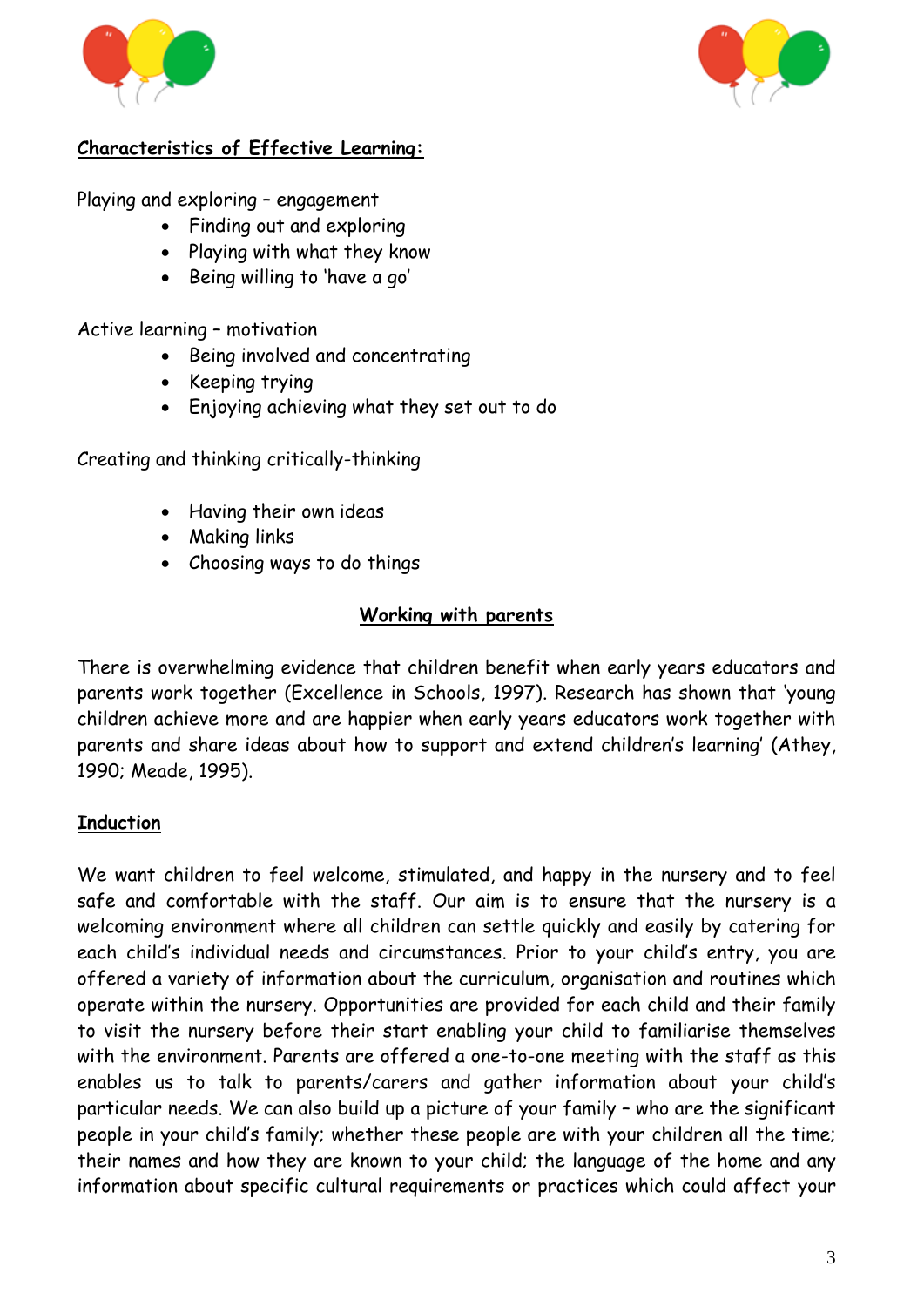



child; any information which helps the key persons to know, understand and support your family better.

Information is gathered from all parents with regard to their child's health - whether the child is generally well, or has any specific medical issues, special needs or disabilities; whether their health has been a concern in the past and how key persons can support the child; any current or ongoing health-related issues that will require professional support from the multi-agency team. We also talk to you about your child's development and learning – what you want at this time for your child; whether you have any concerns; what you can tell the staff about your child's current interests, their communication, their relationships, their emotional and social development, their physical development and what your child likes to do. All parents will receive an 'All about me' form which includes the above information and can be completed at the time of the meeting or at home. This will be transferred onto your child's electronic journey.

All children are allocated a primary key person; this will help your child to form a strong emotional attachment. The key person system also benefits parents/carers who might find it easier to share more intimate information or to ask for advice. The key person greets both you and your child individually and you have an opportunity to pass on information about home, new interests, or concerns. Each child will also be allocated a secondary key person for any days whereby their primary key person is unavailable.

#### **Contact with parents**

The staff will maintain contact with you throughout your child's education whilst at the nursery. Please bring your child to the setting at the agreed times where there will be opportunity for a daily exchange of information, either before or after the daily session. It is particularly important to talk to you during the settling in period. Parents are often concerned about leaving their child and need reassurance that they didn't spend all morning playing alone or that tried their snack. If a child is distressed when separating from their parent/carer in the morning, a phone call home once they have settled can often put their mind at ease. The partnership is a two-way process and often if key persons share information with parents about their child in the nursery environment, parents will begin to do the same regarding their home life. An event at home such as granny staying, or a new brother/sister will have an impact on the child's behaviour in some way and gaining that information helps us to prepare the child or support them appropriately. If you wish to speak to a member of staff in confidence, please arrange to see them as soon as possible and a private room or area can be accessed for the meeting.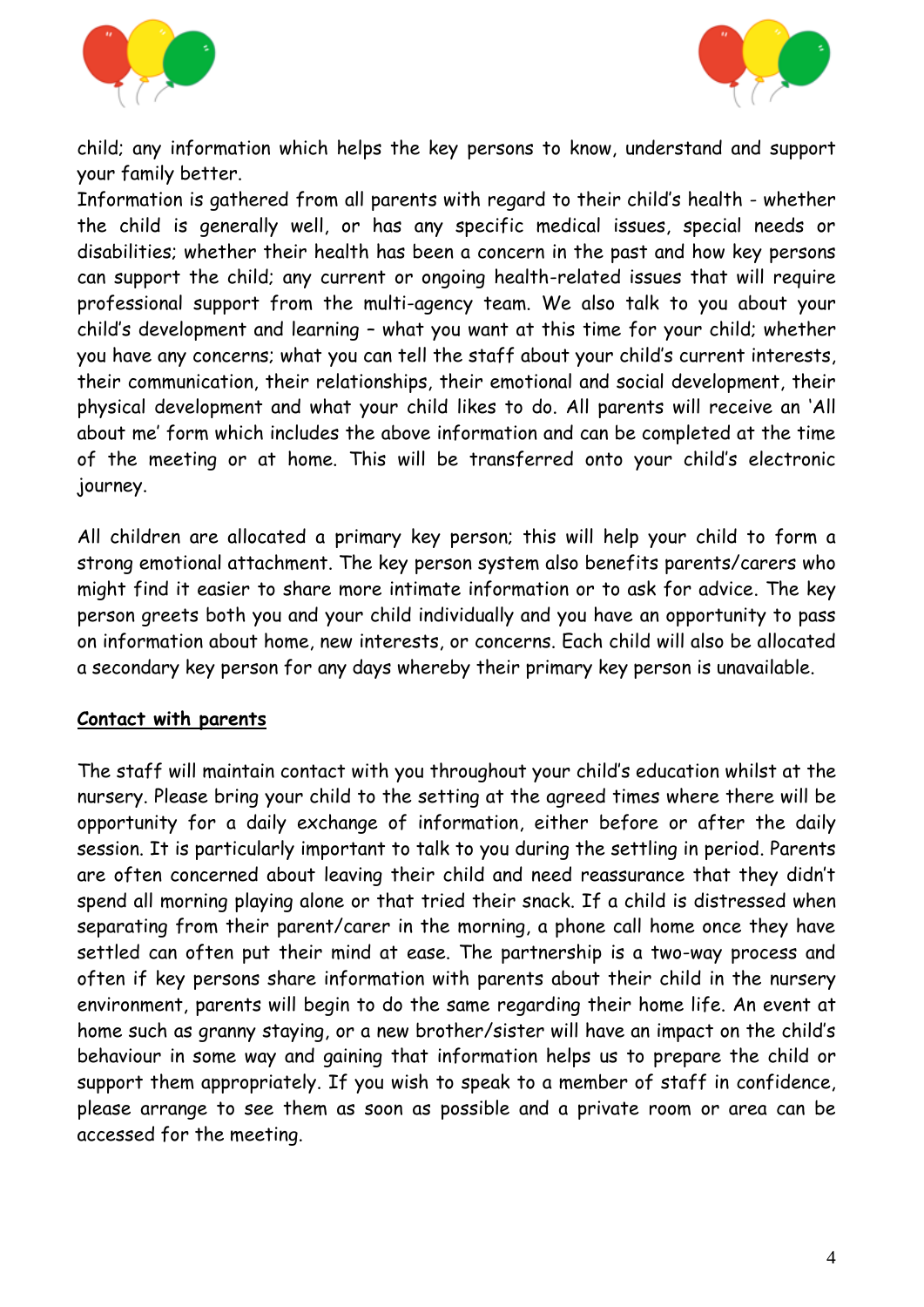



#### **Involving parents in their child's learning**

You will be kept informed about what your child is doing weekly through contact with the staff, regular newsletters and displays. Your child will also have their own personal on-line Learning Journey which records photos, observations, and comments in line with the early Years Foundation Stage. In addition to you being able to view your child's developmental progress, you will be able to make comments and add observations of your own to help strengthen our parent partnership. The newsletter and displays will provide an overview of what activities have been on offer to your child as well as any other general notices.

We operate an 'open door' policy which means you are welcome to come into the setting at any time to speak to any member of the staff. We welcome the contributions of parents and have a parent information board on display which may be used for parent's ideas and thoughts towards improving the nursery.

#### **Parent's consultations**

A termly formal appointment is offered to parents to discuss your child's progress. This is used as an opportunity to talk about some of your child's main achievements in the nursery and talk to you about your child's next steps. At the end of the year the completed profile is shared with you and an end of year report which summarises your child's achievements is compiled. If applicable, this will also be shared with your preferred primary school.

# **Parent helpers**

Parents are often interested to find out what happens in the nursery and are more than welcome to attend and help out. Any parents who wish to help should see the manager or Teresa in the office.

#### **Meeting parents outside the nursery**

The environment in which we work often brings us into contact with parents in our private lives. At times we can be placed in a difficult situation if a parent makes comment or questions us about life in school. Often parents are just looking for reassurance that their child is achieving and doing well in school. When faced with this situation it is important that we encourage parents to talk to us in the nursery environment and if they wish to make an appointment to speak to the relevant members of staff. At the same time, if we are asking parents to respect our private lives, we need to do the same. If we come into contact with parents within the local environment, school issues should not be discussed.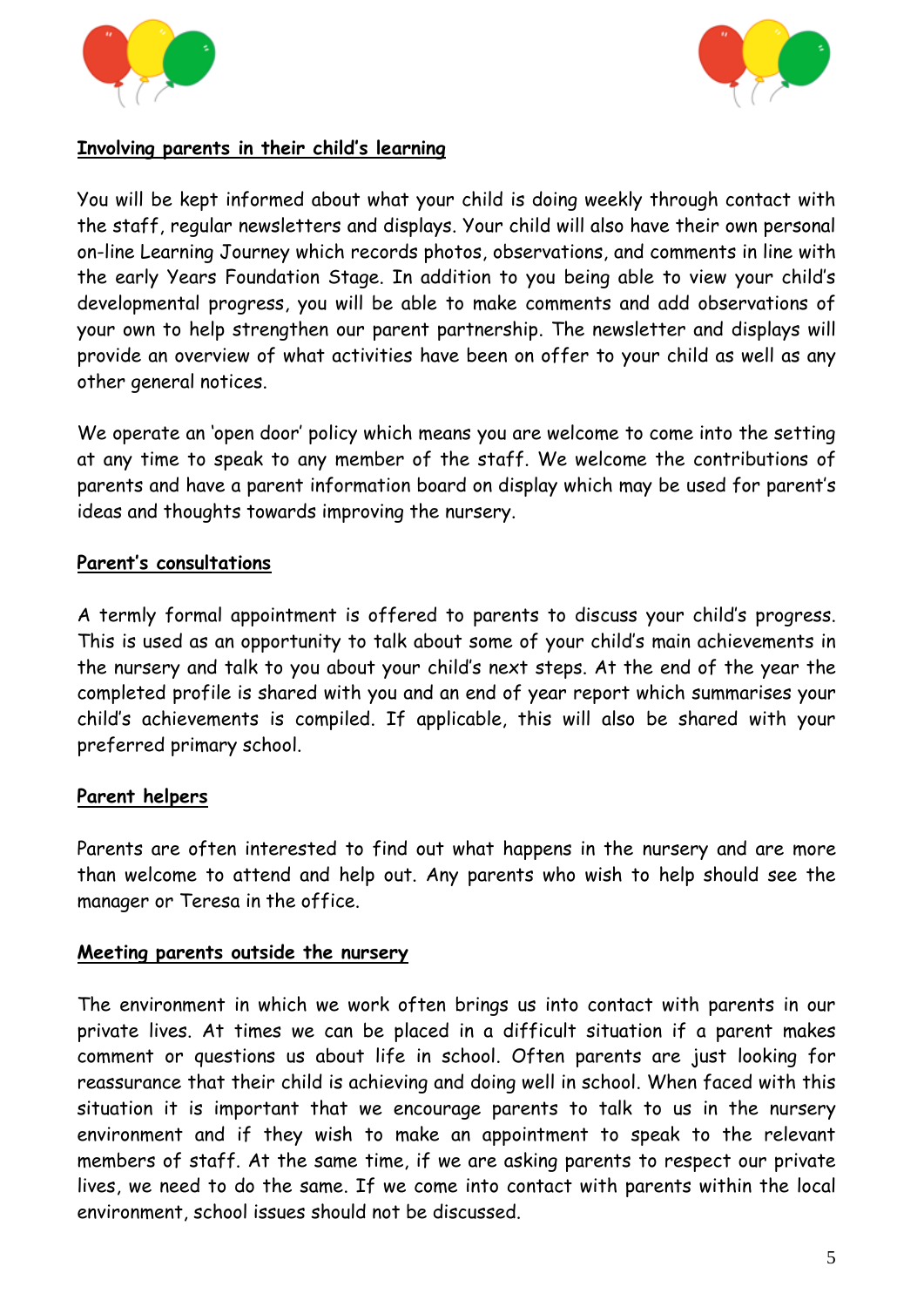



# **Providing for Equality of Opportunity**

Key persons have a responsibility to ensure positive attitudes to diversity and difference – not only so that every child is included and not disadvantaged but also so that they learn from the earliest age to value diversity in others and grow up making a positive contribution to society. At Blackberry Lane Nursery we focus on each child's individual learning, development, and care needs by:

Valuing every child as an individual;

- ❖ Removing or helping to overcome barriers for children where these already exist.
- ❖ Being alert to the early signs of needs that could lead to later difficulties and responding quickly and appropriately, involving other agencies as necessary.
- ❖ Stretching and challenging all children.

We offer all children irrespective of ethnicity, culture or religion, home language, family background, learning difficulties or disabilities, gender or ability, the opportunity to experience a challenging and enjoyable programme of learning and development.

We welcome the diversity of family life and work with all families. Meetings are arranged to ensure all families who may wish to be involved in the running of the nursery and the information about these meetings is communicated in a variety of ways – written, verbal and in translation, to ensure all parents have information about access to such meetings.

#### **Special Education Needs**

There may be times where we have concerns about a child's development, and they are not making as much progress as we would expect. It is important for staff to talk to colleagues about this and monitor their concerns. This may take the form of making regular observations of the child. Activities will need to be individualised to meet the needs of all children.

If you have concerns about your child's development, we encourage you to seek the advice of the nursery Manager and the nursery's Special Education Needs Coordinating Officer (SENCO).

At times we will be required to work in conjunction with other outside agencies such as the Speech and Language representative or Educational Psychologist. We ensure that the correct details are passed on within the confines of confidentiality.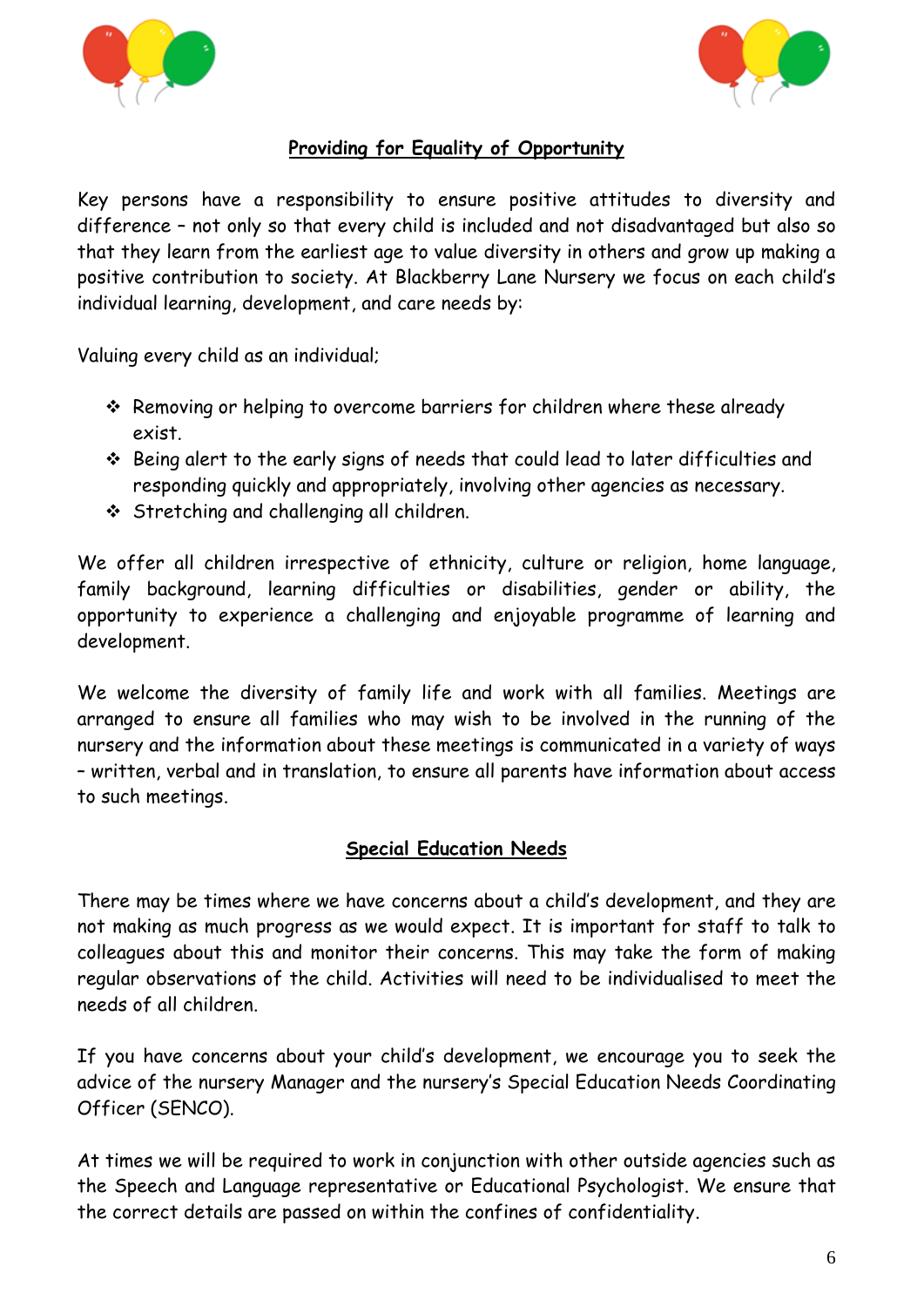



# **Meeting the children's needs in our care**

It is our role at nursery to ensure that we offer an environment that is welcoming, safe, and stimulated and where all children are able to enjoy learning through play, to grow in confidence and to fulfil their potential.

The EYFS statutory framework states that practitioners have a responsibility for the following:

# *Safeguarding and promoting children's welfare*

*The provider must take the necessary steps to safeguard and promote the welfare of children.* 

*The provider must promote the good health of the children, take necessary steps to prevent the spread of infection, and take appropriate action when they are ill.*

*Children's behaviour must be managed effectively and in a manner appropriate for their stage of development and particular needs.*

# *Recruiting suitable people*

*Providers must ensure that adults looking after children, or having unsupervised access to them, are suitable to do so.*

*Adults looking after children must have appropriate qualifications, training, skills, and knowledge.*

*Staffing arrangements must be organised to ensure safety and to meet the needs of the children.*

# *Ensuring environment and equipment are suitable*

*Outdoor and indoor spaces, furniture, equipment, and toys must be safe and suitable for their purpose.*

*Providers must plan and organise their systems to ensure that every child receives an enjoyable and challenging learning and development experience that is tailored to meet their individual needs.* 

# *Maintaining relevant documentation*

*Providers must maintain records, policies and procedures required for the safe and efficient management of the settings and to meet the needs of the children.*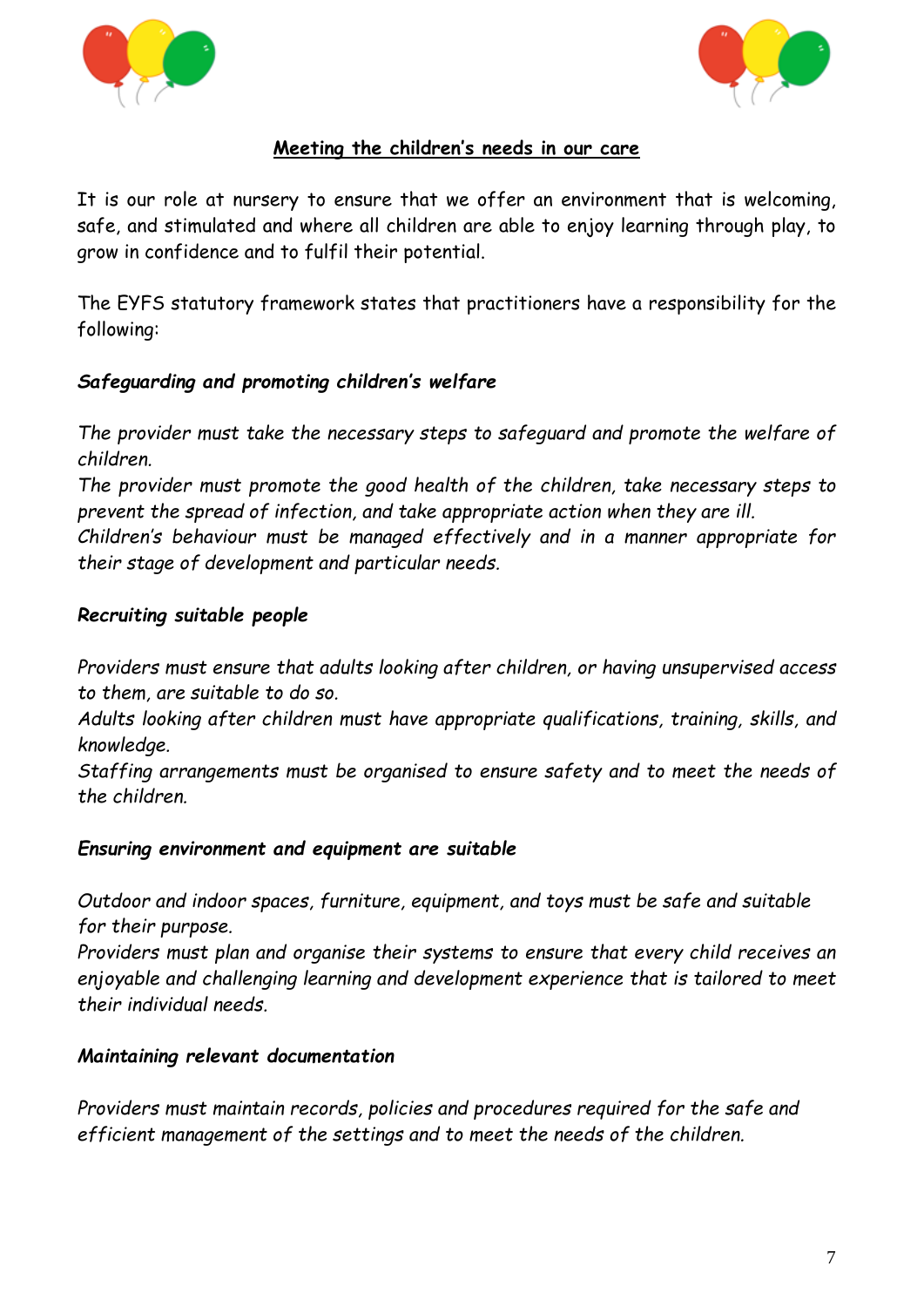



# **Confidentiality**

At nursery we work closely not just with the children but their parents and this will sometimes bring members of staff in contact with confidential information. It is essential that no information about a child is shared outside of the nursery. Staff and voluntary helpers (this includes students) will not discuss individual children and work in line with our confidentiality policy. If you have any questions about a child, please refer them to the Manager/Deputy Manager.

If you wish to talk to a member of staff in confidence, please let them know and they can ensure that you go to a private room. Any evidence relating to a child's personal safety will be kept in a confidential file and will not be shared within the group except the child's key person/manager, as necessary.

# **Sharing information**

We have an Information Sharing Policy which is included in each parent pack for your information.

# **Staff ratios**

The children in our care need supervision at all times, with the staffing arrangements organised to meet the children's needs. To meet this aim, we use the following ratios: children aged under 2 years; 1 adult to 3 children. Children aged two years of age; 1 adult to 4 children. Children aged over three years; 1 adult to 8 children. Ratio requirements should be met at all times whether the children are using the outdoor or indoor learning environment.

#### **Behaviour**

It is important that the children are aware of our expectations within the nursery. At the start of each year the children are given clear boundaries as to what is expected of them to keep them safe and happy. The children are involved in this discussion and all ideas are listened to, to ensure that all children feel valued. The children feel secure in knowing what they can and cannot do. Positive praise and sticker rewards are used in the nursery.

Physical intervention should only be used to manage a child's behaviour if it is necessary to prevent injury to the child, other children, or an adult. Any occasion where physical intervention is used to manage a child's behaviour, the manager should be informed, and the incident recorded.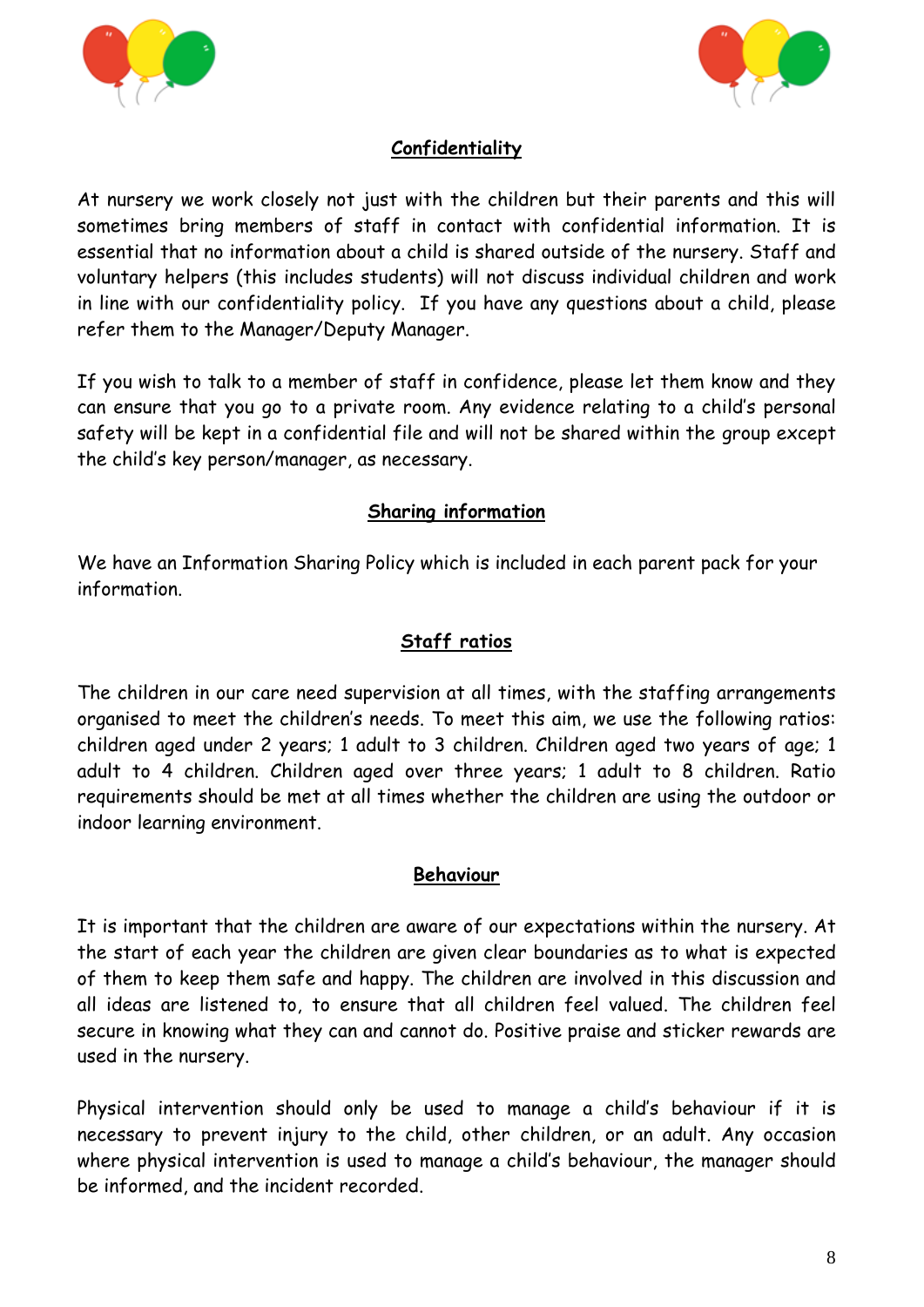



#### **Behaviour strategies**

Children learn from good role modelling from those around them. When children are excited, they often become loud, and their play can often become boisterous. These are often the times we want them to be quiet and to listen. However, when children are excited, they are generally interested and motivated and therefore ready to learn.

Within the nursery the staff have high but realistic expectations. This helps the children to believe that you have confidence in them, to 'have a go' and therefore raises their self esteem. The work produced by children is valued by putting it on display and therefore sharing it with parents, peers, and other members of staff.

# **A safe environment**

#### **Access to the nursery**

The nursery is accessed through the main door of the building which is locked. The member of staff that answers the door must ensure any visitors sign the visitors' book on arrival and sign out when departing. They are to provide details of their nature of the visit and provide identification. It is essential that the door remains locked at all times.

#### **Sleep and rest**

We have a sleep and rest policy which is included in each parent pack for your information. If you have any requirements that differ to our policy, please see the Manager/Room Supervisor to discuss your needs.

#### **Risk Assessment**

An annual Risk Assessment has been produced to identify possible hazards to children and staff both indoors and outdoors. It identifies aspects of the environment which need to be checked on a regular basis. It covers anything with which a child may come into contact. All members of staff are required to read this Risk Assessment. There is a daily Risk Assessment form to be completed each morning prior to the commencement of each day.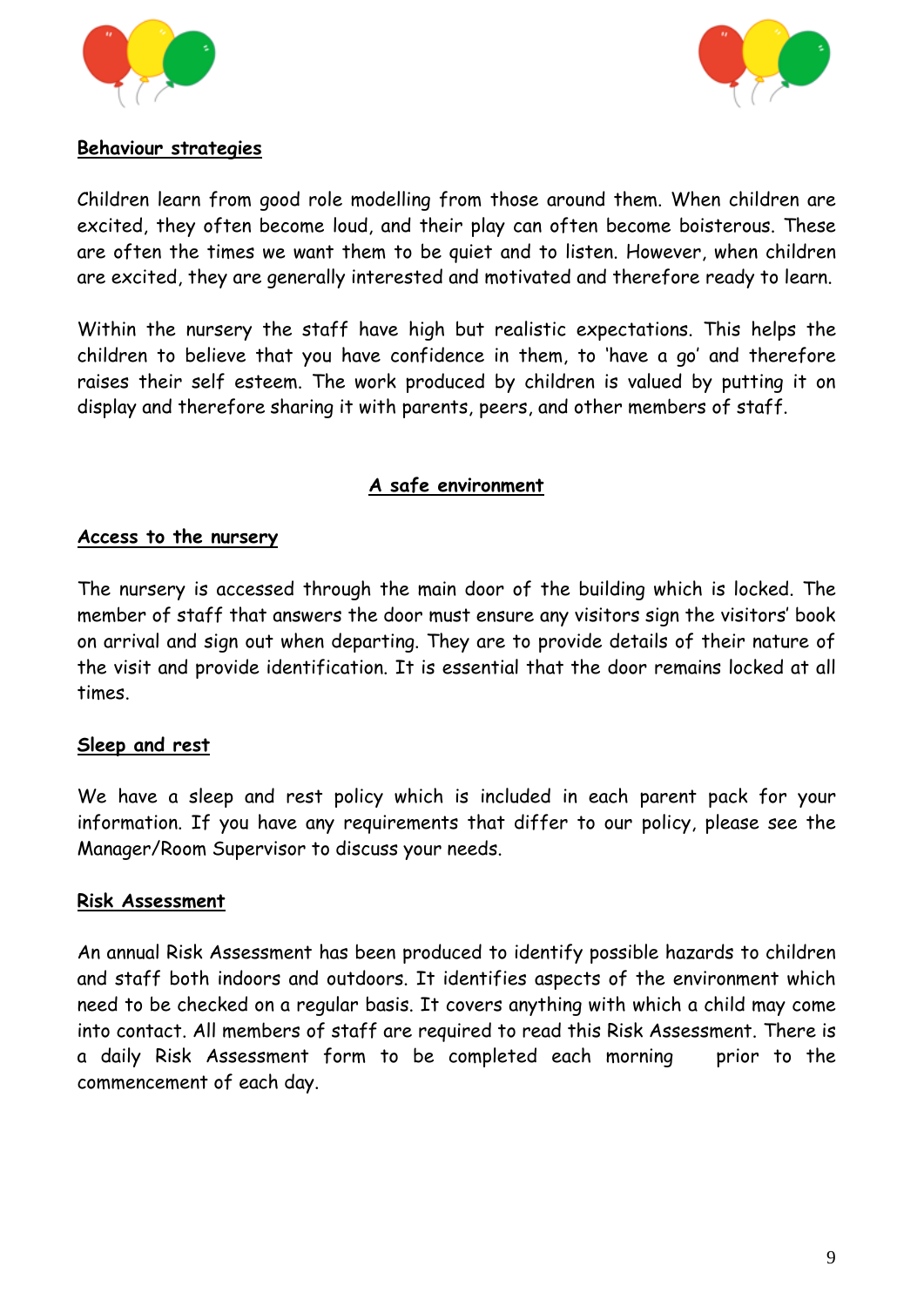



# **Hygiene**

We ensure that the environment, equipment, and toys within the nursery are clean. The daily cleaning is the responsibility of our cleaner and she is responsible for all areas inside the building. The toilet area is cleaned via a rota basis however it is the responsibility of all users to keep the area clean and hygienic. In the event of any spillage within the building a warning sign should be placed in the area to warn others, until the spillage has been cleaned.

Staff are responsible for ensuring that the toys and equipment are regularly cleaned. Tables should be wiped down before and after any snack time using the correct cleaning spray and a specific-coloured cloth should be used for this purpose.

When preparing food, our staff ensure that all snacks are prepared following hygienic steps identified by the Local Education Authority and Food Hygiene Training regulations, and also ensure that the snacks provided promote healthy eating and a balanced diet. The children are provided with milk or water.

# **First Aid**

All members of staff are First Aid trained. A First Aid box is located in the kitchen cupboard and contains a full inventory. The designated First Aider is responsible for checking the first aid box regularly and replenishing stocks.

# **Accidents**

Minor cuts and grazes can be dealt with by all members of staff. More serious accidents, falls or head injuries should be dealt with by the First Aider. Serious cases will be reported to the manager. All accidents must be reported. These are currently filed in the accident book. It is crucial that the accident report is signed by the person who witnesses the accident as well as the child's parent/carer as soon as practicable. Parents will be informed by telephone in all cases of head injuries and also if they are not the people collecting the child on that specific day. Any injuries which occurred outside of the setting are to be recorded in the setting's Bump book by a member of staff.

# **Medical Needs**

On entry to the nursery, it is important that information is collected from you concerning your child's medical history. This should include information concerning allergies. All information provided by you will be treated confidentially and not shared with anyone outside of the nursery.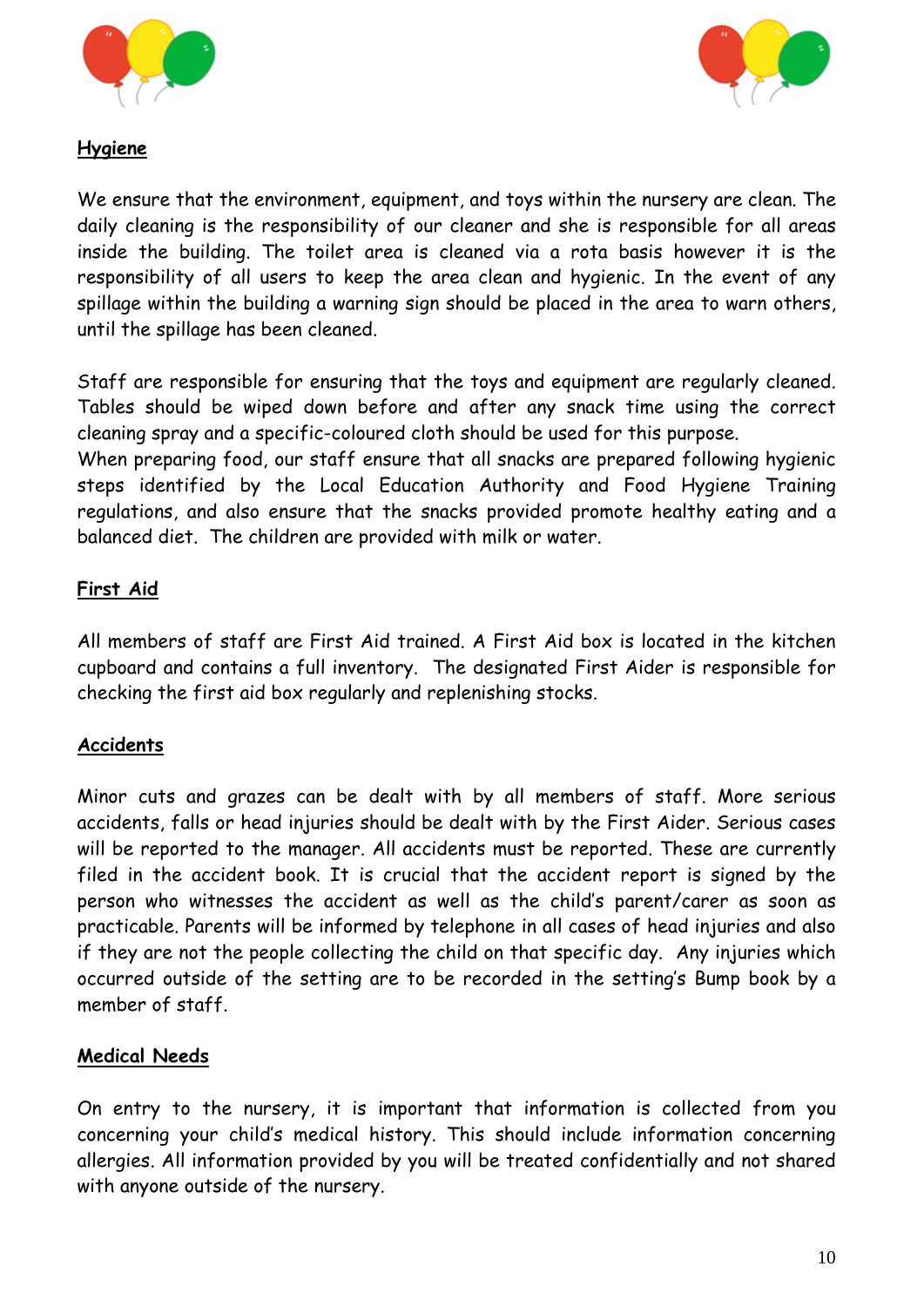



# **Illness**

If your child is unwell during their time in the setting, you will be informed, and your child should be collected. Children with sickness and diarrhoea should not return to Nursery within 48 hours. It is a requirement for parents to pass onto staff an emergency contact number of someone we can telephone should you not be able to be contacted. If a child is sick, please notify the office on 01983 298344.

# **Medicines**

Children with medical needs have the same rights of admission in nursery as other children. Most children will at some time have a short-term medical need and, in some circumstances, parents will require us to administer medication. This might include when a child is finishing the end of a course of antibiotics, medication for asthma or antihistamines. If you require us to administer medicine to your child, you will need to fill out a school medicine consent form. The form contains information regarding the treatment and dosage requirements. It is essential for you to have signed it. The medicine should be **prescribed** and sent into the nursery in a clear plastic bag with the child's name on. **Please refer to the administering medication policy.**

# **Allergies**

On entry to the nursery, you will be asked whether your child suffers with any allergies. Children with severe allergies will often require an Epi-pen in the nursery. Parents are required to send 2 Epi-pens into nursery, and these should be stored in a clear container which is clearly labelled with the child's name. Members of staff have regular training on how to administer an Epi-pen. A list of all children with allergies will be shared with all staff members and will be clearly displayed.

# **In the event of fire**

In the event of a fire, the alarm is activated. Staff are responsible for the children within their care and their primary concern is for the children to be evacuated as quickly and calmly as possible.

Fire alarm procedure: once at the assembly point a head count will be conducted, followed by a name check. The manager will liaise with the head of the school and the fire service if applicable and she will issue instructions for the children to evacuate to a point of safety. In the event of a drill, the manager will inform staff when they can return inside the building.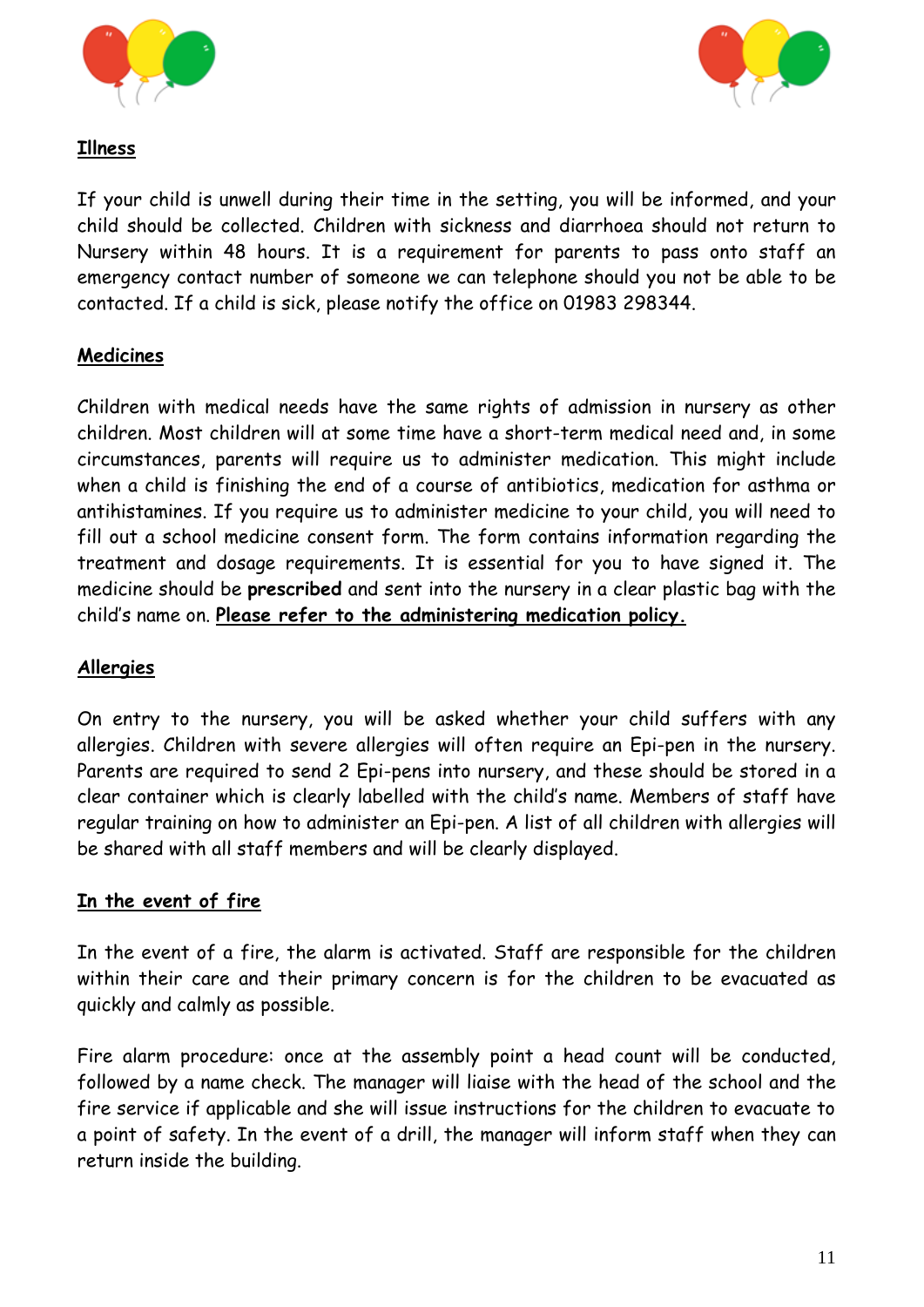



# **Car Parking**

As with most schools parking is very limited around the nursery. To ensure the safety of all children arriving and leaving the school premises please be aware that parking is available in the surrounding streets. We ask that you park considerately and respect the privacy of the people who live in this neighbourhood.

Please help to keep our children safe.

# **The Management of Blackberry Lane Nursery**

The nursery is a limited company run by a Board of Directors made up of parents of children at the nursery. Nursery Managers and Reception teachers attend meetings offering professional advice and support to the Directors. Directors are elected each year at the Annual General Meeting, which is held annually. The Board of Directors is responsible for:

- managing the nursery's finances.
- employing and managing the staff.
- making sure that the nursery has and works to policies which help it to provide a high-quality service; and
- making sure that the nursery works in partnership with the children's parents.

The Annual General Meeting is open to the parents of all of the children who attend the nursery. It is their opportunity to look back over the previous year's activities and shape the coming year's activities. Joining the Board of Directors is a great way to get involved with your child's nursery, and to find out what goes on and have a say in how things are run. The Board of Directors meets roughly every six weeks during term time to discuss the running of the Nursery including organising events such as the Summer and Christmas Fairs. We are always delighted to welcome new parents to the Board.

#### **Fees and Contracts**

**Please see our latest price list for our current rates for fees.** Invoices are issued monthly in advance and payment is due immediately, see our fees policy on the registration form for more details. Fees must still be paid if children are absent for a short period of time, either through sickness or holiday. If your child needs to be absent over a long period of time, please talk to the nursery manager.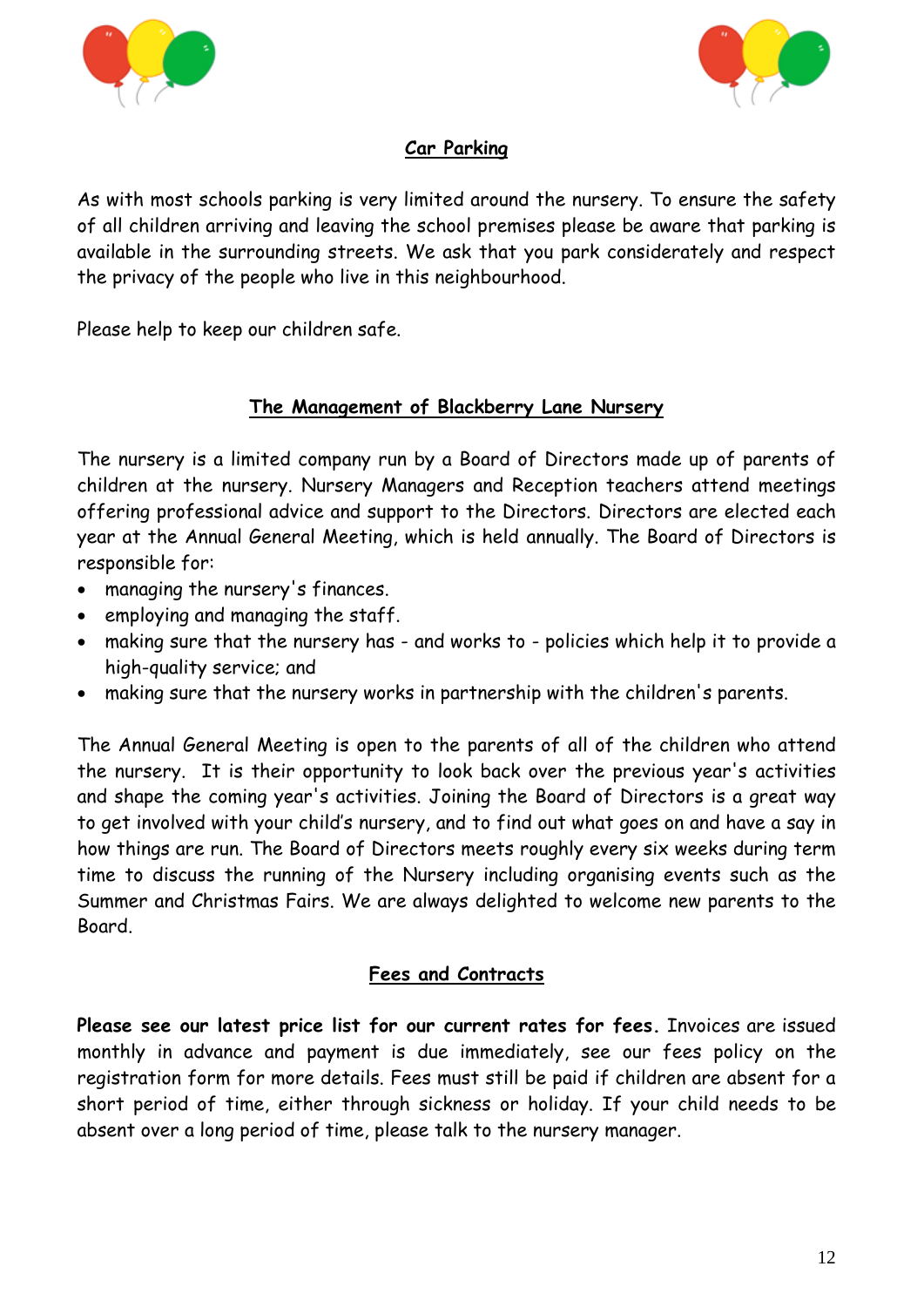



Some families may be eligible to apply for funding for 2-year-olds. Please visit <https://www.iow.gov.uk/Residents/Schools-and-Learning/Early-Years-Service>

for more information. In addition, some families may be eligible for Early Years Pupil premium which is additional funding for early years settings to improve the education they provide for disadvantaged 2, 3 and 4-year-olds. Information regarding this is also available using the above link.

Parents are required to sign a contract for both funded and parent-paid sessions attended by their child. Please note that if you request to change your child's sessions or wish to leave our setting a two-week notice period applies.

# **Clothing and Jewellery**

The nursery provides protective clothing for the children when they play with messy activities, but you may want to send them in clothes that you won't mind them getting 'grubby' in! We do have our own logo printed T-Shirts and Sweatshirts which are available for you to order if you wish. Please see order form on the registration document.

Please make sure your child wears sensible soft play shoes. Flip Flops and shoes with high heels are not suitable for their physical play times when they use the climbing frame and outdoor equipment.

We have a no jewellery policy. This is to ensure that injuries are not caused. Staff will remove items of jewellery at their discretion. We ask that children with pierced ears wear small studs.

The nursery encourages children to gain the skills which help them to be independent and look after themselves. These include taking themselves to the toilet and taking off - and putting on - outdoor clothes. Clothing which is easy for them to manage will help them to do this.

This is a brief overview of some of our policies. A full list of policies is available on our website [www.blackberrylanecowes.co.uk.](http://www.blackberrylanecowes.co.uk/) If you would like to see a copy of any of our policies, they can be obtained on request from our administrator.

**We hope that you and your family enjoy being members of the nursery and that you find taking part in our activities interesting and stimulating. We are always ready and willing to talk with you about your ideas, views, or questions**.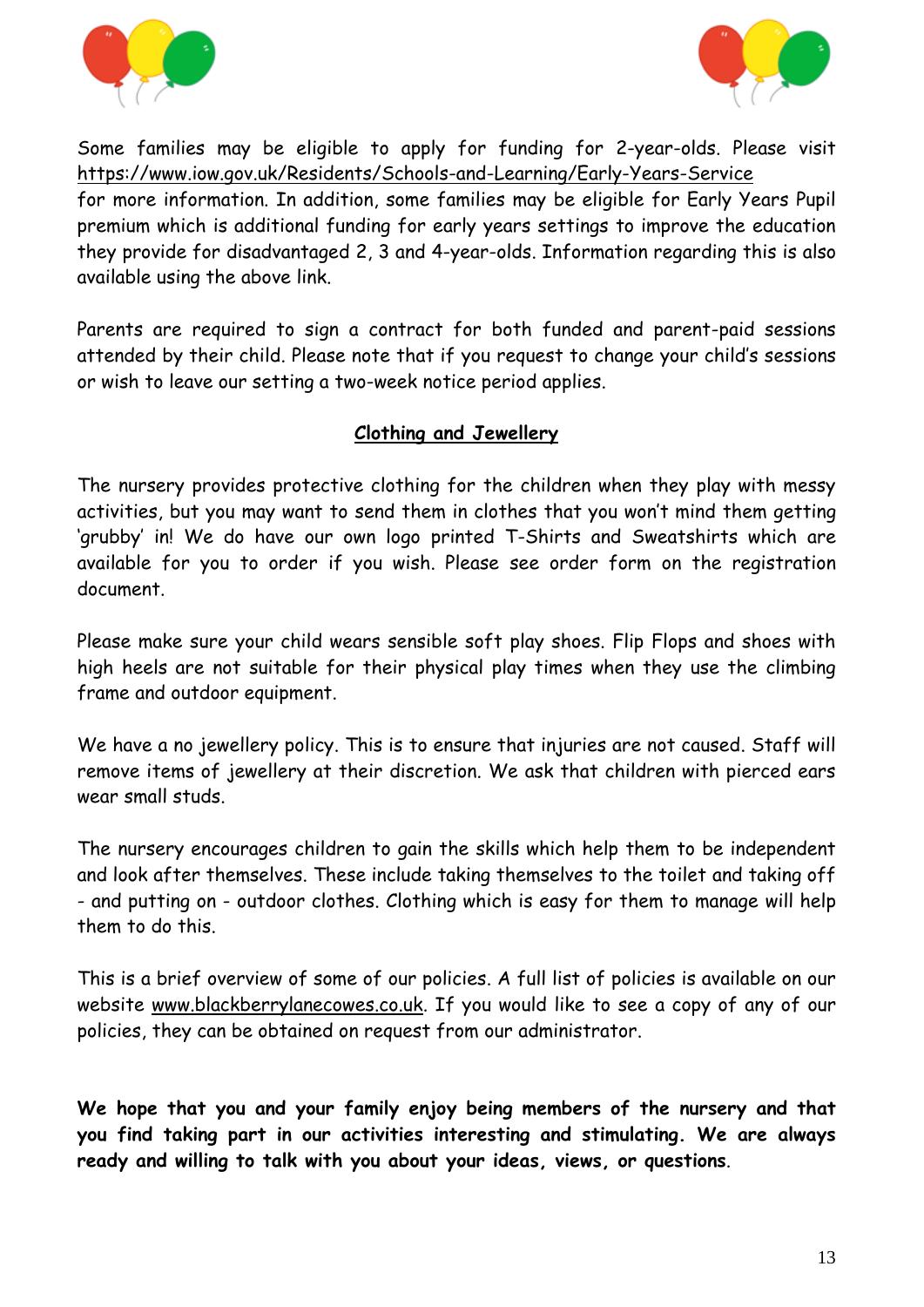



# **Blackberry Lane Pre-School and Nursery Privacy Notice**

#### Registered address:

Blackberry Lane Pre-School, Edinburgh Close, Cowes, Isle of Wight. PO31 8HF

Tel: 01983298344. Email: admin@blackberrylanepreschool.onmicrosoft.com

#### **Introduction:**

We are committed to ensuring that any personal data we hold about you and your child is protected in accordance with data protection laws and is used in line with your expectations.

This privacy notice explains what personal data we collect, why we collect it, how we use it and how we protect it.

#### **What personal data do we collect?**

We collect personal data about you and your child to provide care and learning that is tailored to meet your child's individual needs. We also collect information in order to verify your eligibility for free childcare as applicable.

# **Personal details that we collect about your child include:**

▪ your child's name, date of birth, address, health and medical needs, development needs, and any special educational needs. We may also have photographs of your child.

Where applicable we will obtain child protection plans from social care and health care plans from health professionals.

We will also ask for information about who has parental responsibility for your child and any court orders pertaining to your child.

Personal details that we collect about you include:

▪ your name, home and work address, phone numbers, email address, emergency contact details, and family details.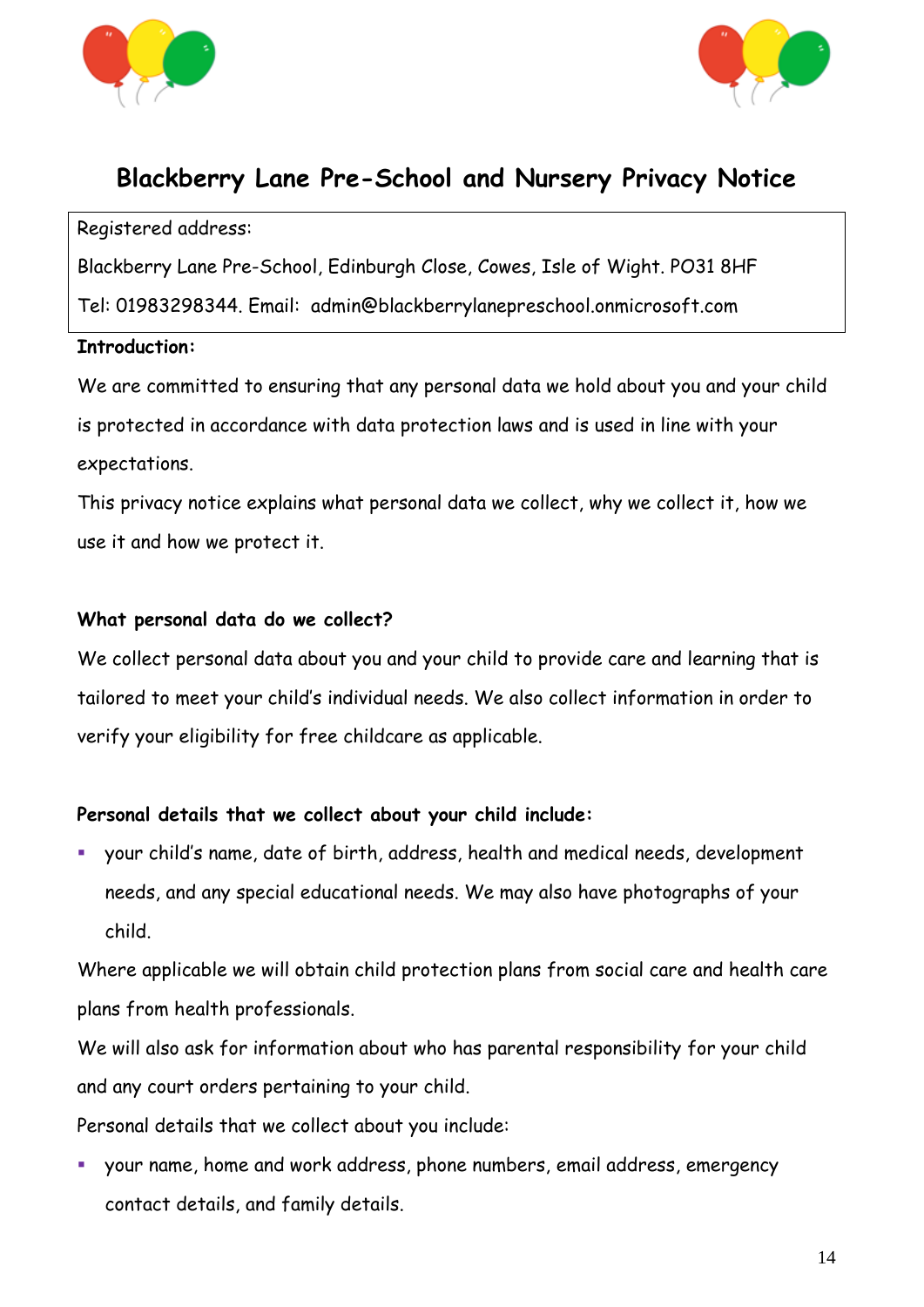



This information will be collected from you directly in the registration form.

**If you apply for up to 30 hours free childcare for 3-year-olds, we will also collect:**

your national insurance number or unique taxpayer reference (UTR) if you're selfemployed. We may also collect information regarding benefits and family credits that you are in receipt of.

# **Why we collect this information and the legal basis for handling your data:**

We use personal data about you and your child in order to provide childcare services and fulfil the contractual arrangement you have entered into. This includes using your data to:

- contact you in case of an emergency
- to support your child's wellbeing and development
- to manage any special educational, health or medical needs of your child whilst at our setting
- to carry out regular assessment of your child's progress and to identify any areas of concern
- to maintain contact with you about your child's progress and respond to any questions you may have
- to process your claim for up to 30 hours free childcare (only where applicable)
- to keep you updated with information about our service

With your consent, we will also record your child's activities for their individual learning record. This may include photographs and videos. You will have the opportunity to withdraw your consent at any time, for images taken by confirming so in writing. We have a legal obligation to process safeguarding related data about your child should we have concerns about their welfare. We also have a legal obligation to transfer records and certain information about your child to the school that your child will be attending (see *Transfer of Records* policy).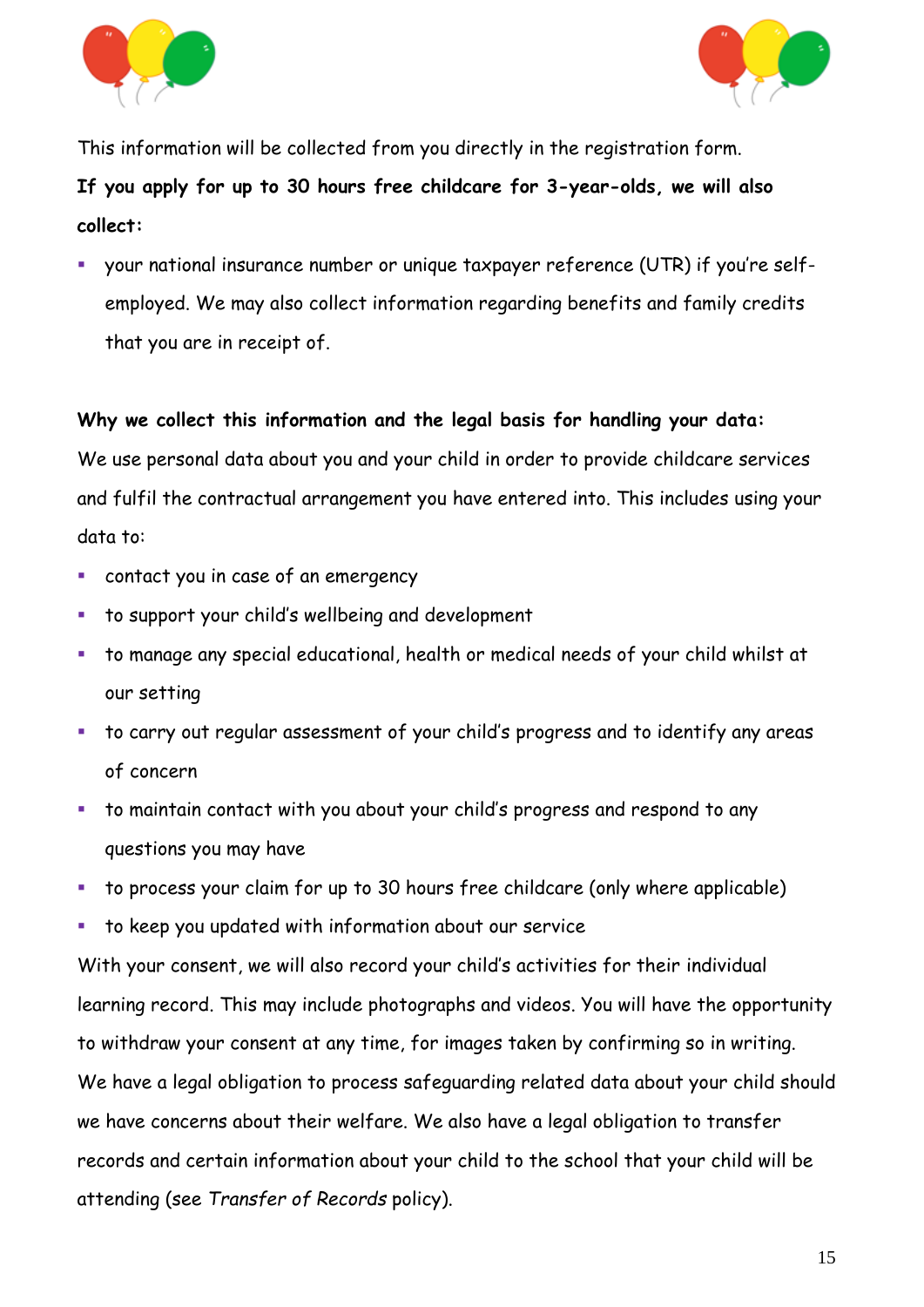



#### **Who we share your data with:**

In order for us to deliver childcare services we will also share your data as required with the following categories of recipients:

- Ofsted during an inspection or following a complaint about our service
- **EXEDENT ENDERIST LARKING SET US ADDED** banking services to process chip and pin and/or direct debit payments (as applicable)
- the Local Authority (where you claim up to 30 hours free childcare as applicable)
- **•** the government's eligibility checker (as above)
- our insurance underwriter (if applicable)
- our setting software management provider i.e., Famly
- the school that your child will be attending

# **We will also share your data if:**

- We are legally required to do so, for example, by law, by a court or the Charity Commission.
- to enforce or apply the terms and conditions of your contract with us.
- to protect your child and other children; for example, by sharing information with social care or the police.
- it is necessary to protect our or other's rights, property, or safety
- We transfer the management of the setting, in which case we may disclose your personal data to the prospective buyer, so they may continue the service in the same way.

We will never share your data with any other organisation to use for their own purposes.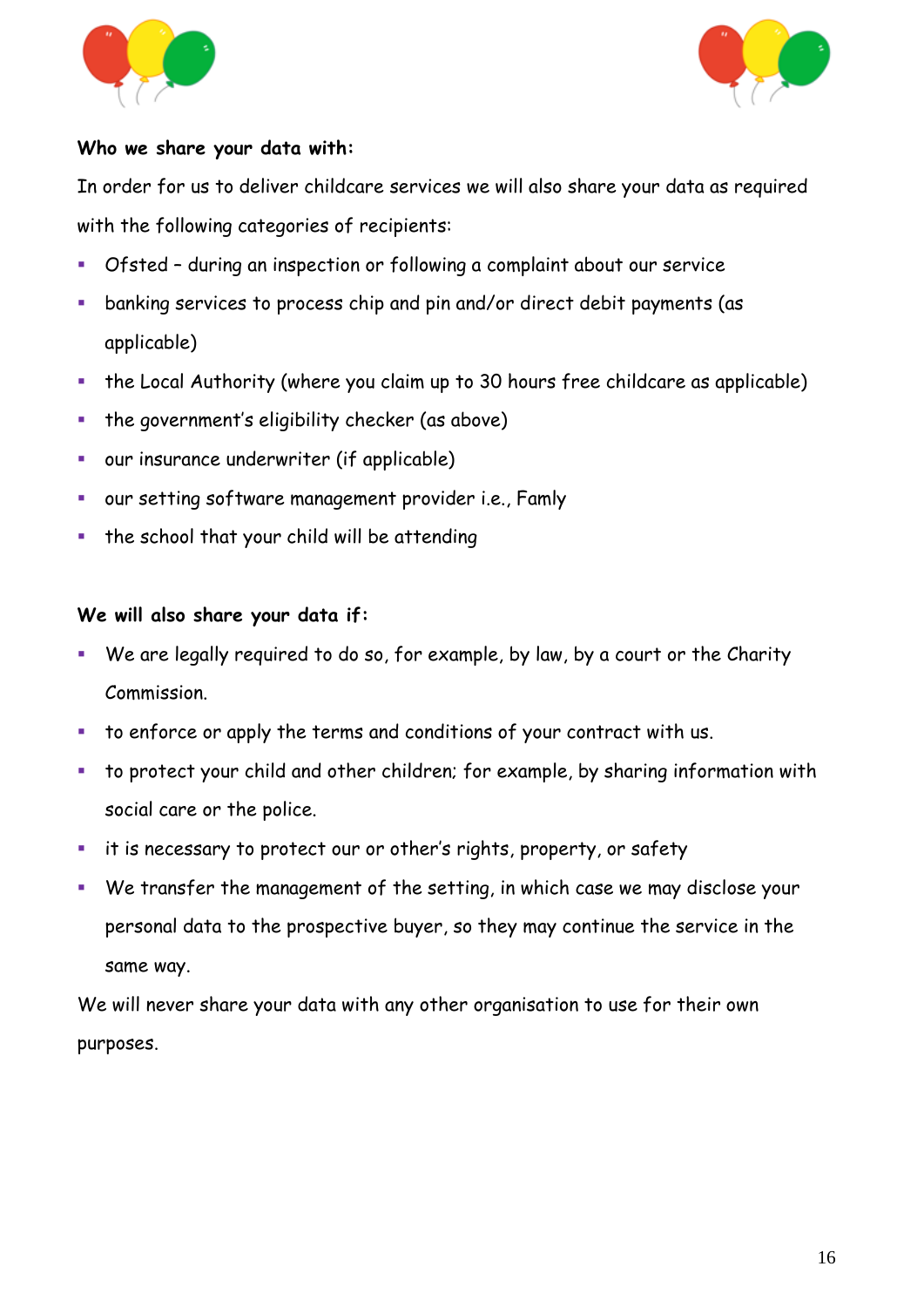



#### **How do we protect your data?**

We protect unauthorised access to your personal data and prevent it from being lost, accidentally destroyed, misused, or disclosed by:

Implementing our confidentiality policy.

Storing data in lockable filing cabinets or drawers in a secure office.

Using password protection on documents being sent via email.

Password protection on email and database software and on computer.

#### **How long do we retain your data?**

We retain your child's personal data for up to 3 years after your child no longer uses our setting, or until our next Ofsted inspection after your child leaves our setting. Medication records and accident records are kept for longer according to legal requirements. Your child's learning and development records are maintained by us and handed to you when your child leaves. In some instances (child protection, or other support service referrals) we are obliged to keep your data for longer if it is necessary to comply with legal requirements (see our Children's and Provider Records policies).

#### **Automated decision-making:**

We do not make any decisions about your child based solely on automated decisionmaking.

#### **Your rights with respect to your data:**

You have the right to:

- request access, amend or correct your data or your child's personal data
- request that we delete or stop processing your data/your child's personal data, for example where the data is no longer necessary for the purposes of processing; and
- request that we transfer your, and your child's personal data to another person.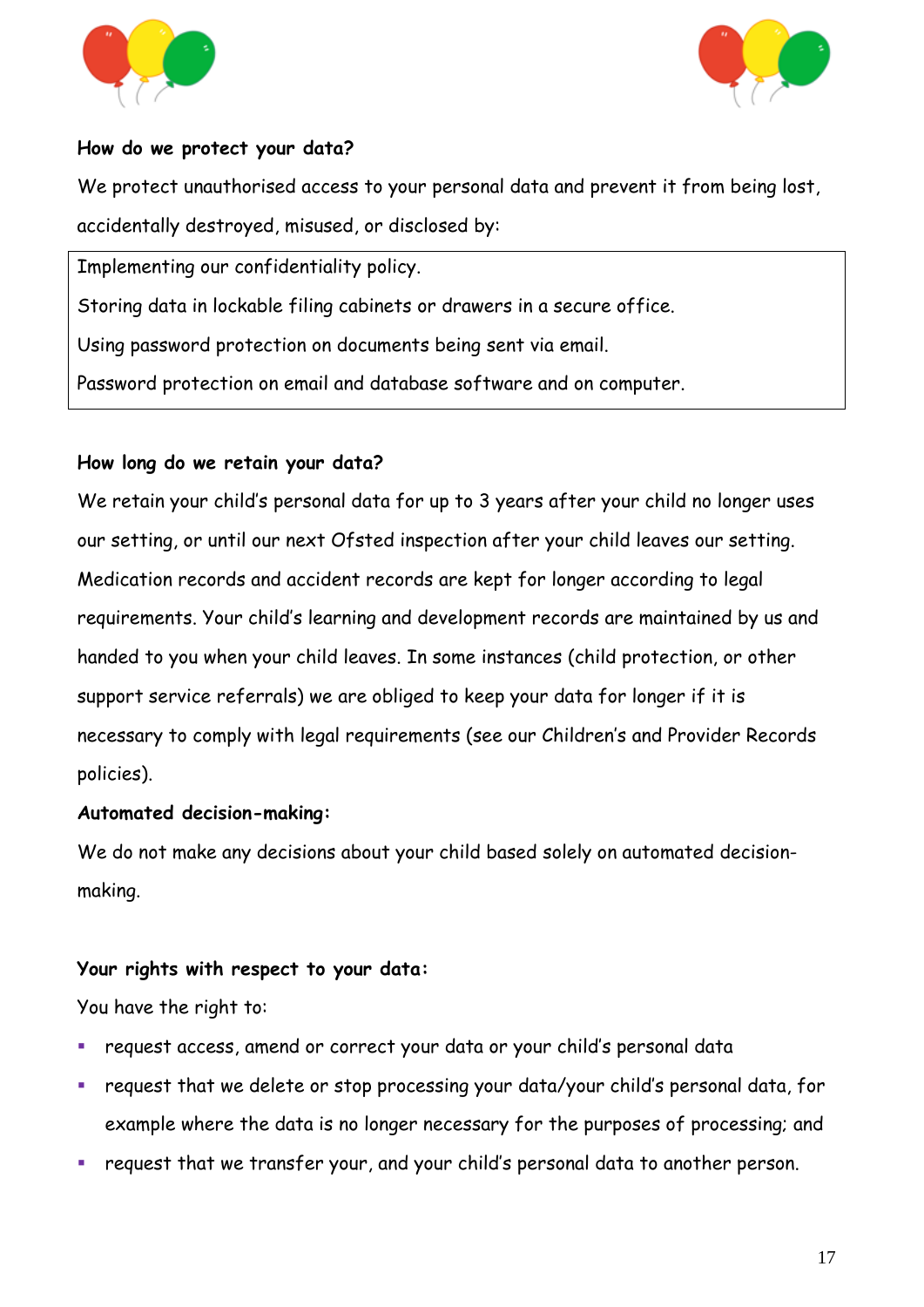



If you wish to exercise any of these rights at any time or if you have any questions, comments, or concerns about this privacy notice, or how we handle your data please contact us. If you continue to have concerns about the way your data is handled and remain dissatisfied after raising your concern with us, you have the right to complain to the Information Commissioner Office (ICO). The ICO can be contacted at Information Commissioner's Office, Wycliffe House, Water Lane, Wilmslow, Cheshire, SK9 5AF or [ico.org.uk/](https://ico.org.uk/)

#### **Changes to this notice:**

We keep this notice under regular review. You will be notified of any changes where appropriate.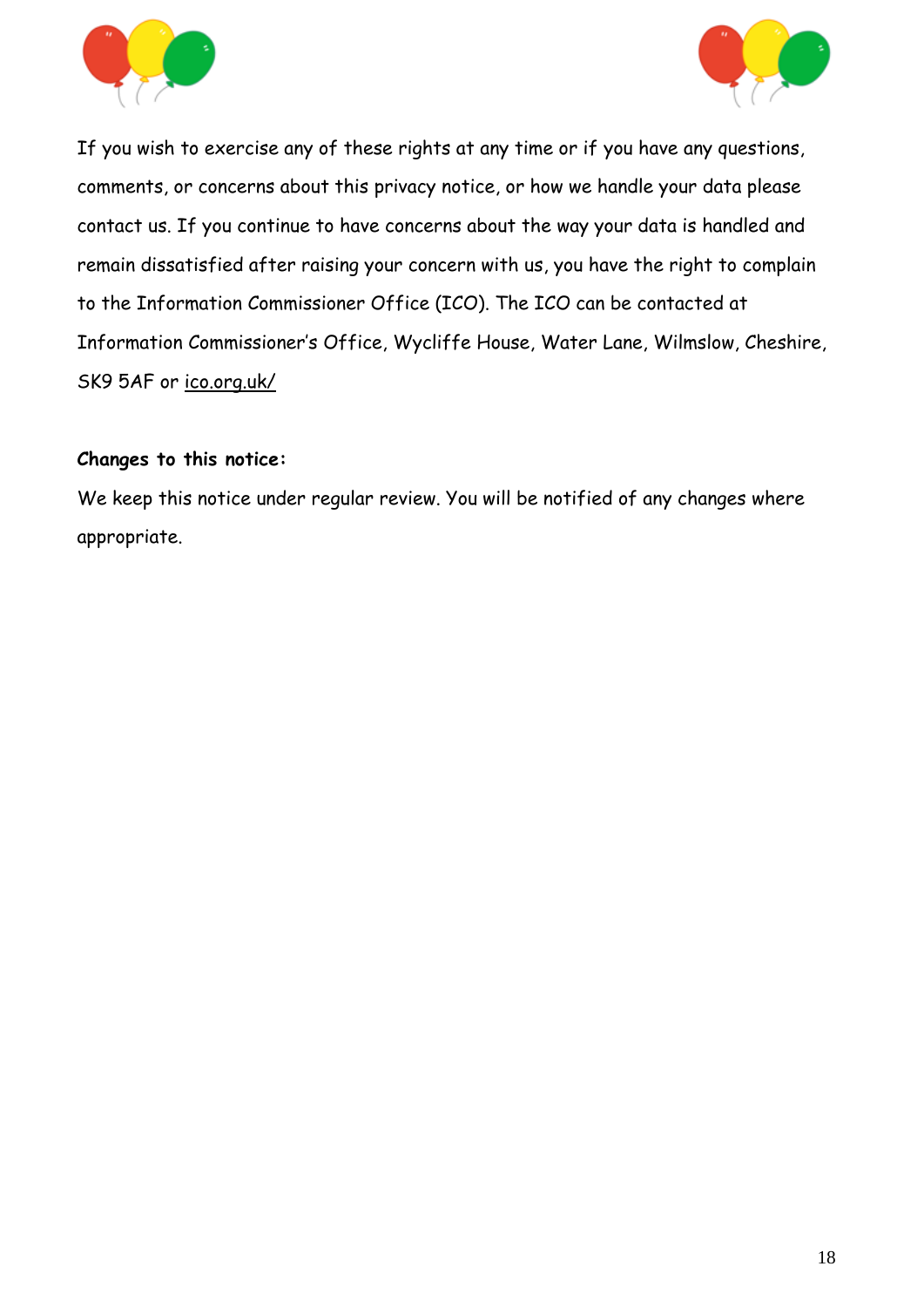



# **Blackberry Lane Website & Facebook Page:**

We have a **website** at [www.blackberrylanecowes.co.uk](about:blank) with information about the nursery, as well as updates on the nursery's news and events. Although we give regular news updates on our fortnightly newsletter, the website is a useful extra communication tool for updates, such as, closures due to snow.

We also have a **Facebook Group** for parents of children currently at Blackberry Lane. We hope this will help you to keep in touch with the latest pre-school & nursery news by checking the Facebook page and receiving updates via Facebook. Joining the Group is entirely voluntary, and all information is still given in the form of handouts. This is just another channel which will hopefully make it easier to remember what is on the handouts! It is also used to send out reminders for events, deadlines etc.

The Facebook Group is administered by the staff and directors of the nursery. The page doesn't contain any photos or details of children posted by the administrators for privacy reasons.

However, if you join the group, please be aware that the usual Facebook privacy and security guidelines apply.

Just to clarify:

- Joining the group does not mean that you automatically become Facebook Friends with other parents in the group – i.e., members of the group won't be able to see any of your Facebook posts which you have not already made public. (You should check your privacy settings if you are not clear which of your details are already public).
- However other parents in the Blackberry Lane group will be able to see that you are also a member. If you have any privacy or security issues due to your employment or family circumstances, you may wish to consider these before joining the group.
- For privacy reasons, the Facebook Group is 'closed', i.e., each member must be approved before joining. Only parents and immediate carers of children currently at the pre-school and nursery are accepted into the Group. When children leave the pre-school, parents will be removed from the group.
- You can choose to 'leave' the Group at any time.

To find the Group, type 'Blackberry Lane Pre-School (Cowes) Parents and Carers Group' into the Search box on Facebook. You can then request to join.

If you have any questions about the website or Facebook group, please call (or email) the office on 01983 298344 or [blackberrylane@btconnect.com.](mailto:blackberrylane@btconnect.com)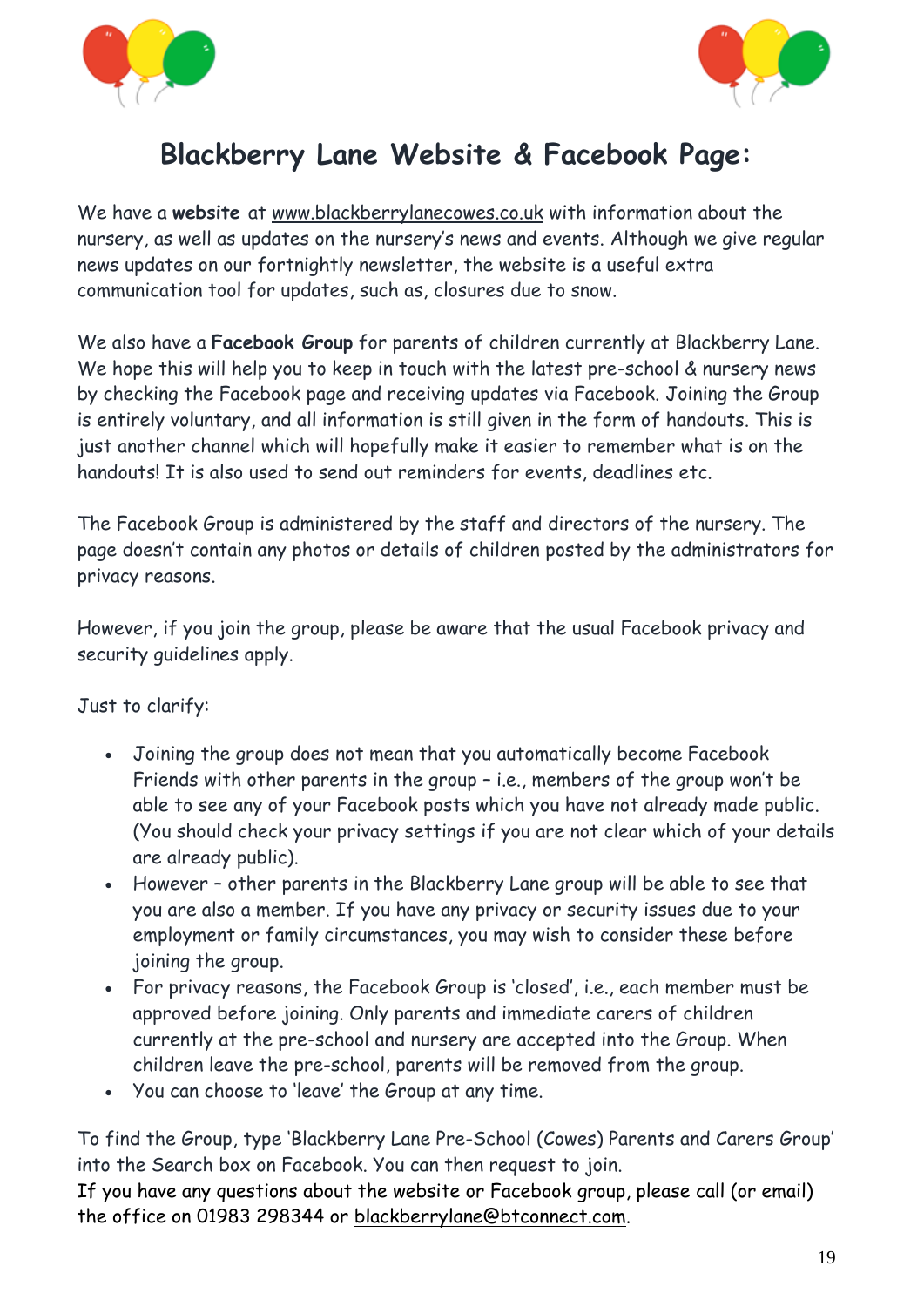



# **Board of Directors Invitation:**

Blackberry Lane Nursery is managed overall by a Board of Directors comprising of volunteers from our parents and the local community. If our settings are to work to the minimum legal requirement as a charity and as a registered company, our Board of Directors must have a Chief Executive Officer, Director of Finance, a Company Secretary and at least two additional Directors. The roles of the Directors are supported by the administrator.

The Nursery is an independent setting; we lease our premises from Cowes Enterprise College. We are a Limited Company by guarantee, which means the directors are not liable for any financial liabilities.

The role of the Board of Directors is to manage the Nursery and Preschool and this includes:

- Managing the company finances.
- Employing and managing the staff.
- Making sure that the Nursery and Preschool has and works to policies which help us to provide a high-quality service and we are operating in accordance with the standards set by Ofsted.
- Making sure that the Nursery and Preschool work in partnership with the children's parents.
- Fundraising activities and other assistance as required.

The Directors are usually elected each year at the Annual General Meeting.

Joining the Board of Directors is a great way to get involved with your child's setting, and to find out what goes on and have a say in how things are run. We are always delighted to welcome new members to help us.

The Directors meet once every half term to discuss the running of the settings. It is very important that these places are filled and we would really appreciate your support.

Please contact Debbie if you can help us or you would like any further information.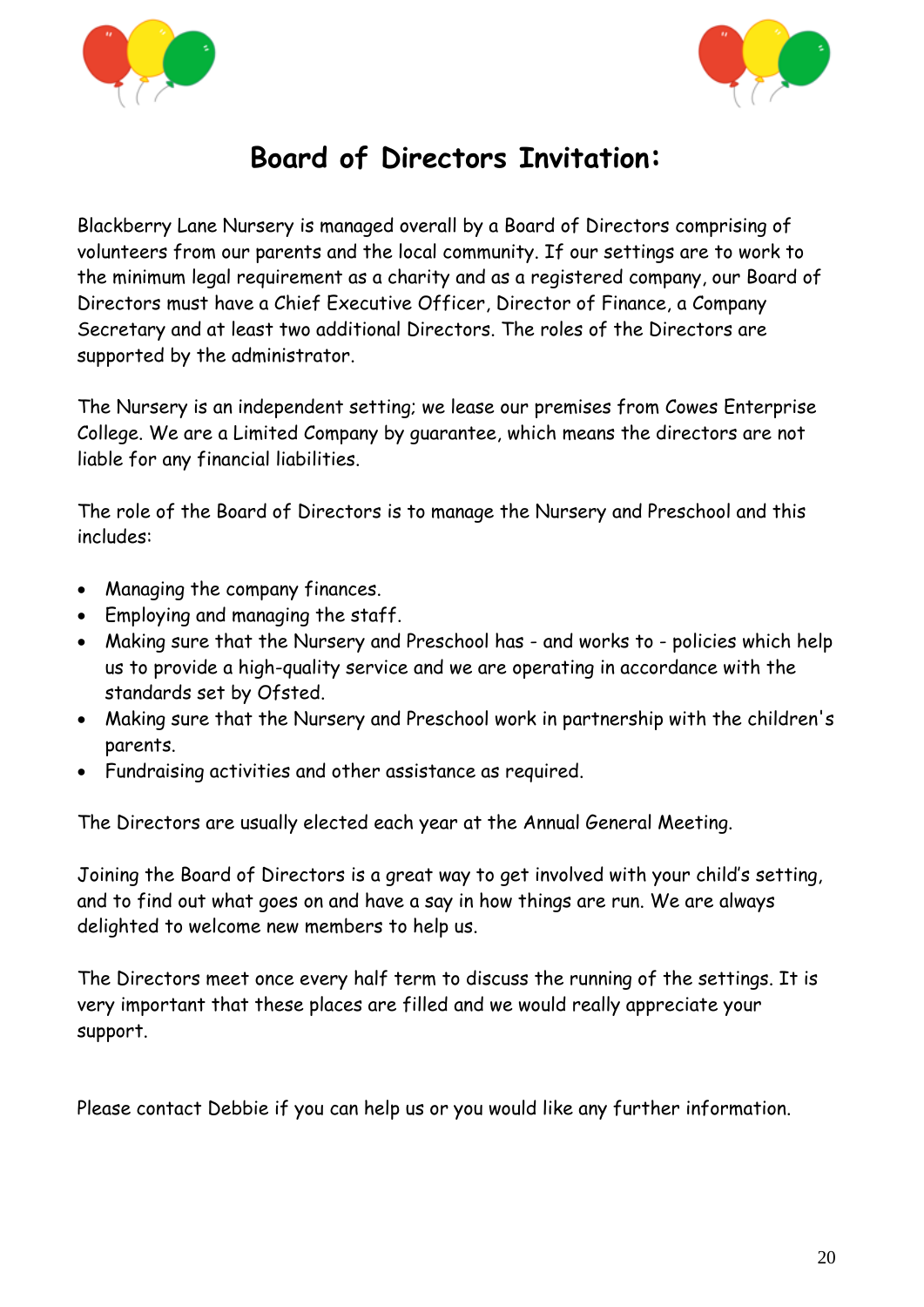



# **Blackberry Lane Preschool & Nursery Price List (September 2021):**

The following services are available at our settings:

Early Bird Start at 07:45am **or** 08:45am for £1.30

Daily Sessions (booked termly in advance): 0-2 years £5.10 per hour 2-3 years £4.70 per hour 3-4 years £4.30 per hour

Please note the **minimum** booking for a session is 3 hours.

Session **start times**: 08:00am, 09:00am, 10:00am, 12:00pm, 14:00pm

Session **finish times**: 12:00pm, 14:00pm, 15:00pm, 16:00pm, 17:00pm, 18:00pm

**We do not provide a 10:00am – 14:00pm session.**

All day (08:00am – 18:00pm) sessional rates have a 5% discount.

Hot lunches are available by The Galley at Cowes Primary School for £2.00 each.

(Please order before 09:30am daily. Menus are available on request)